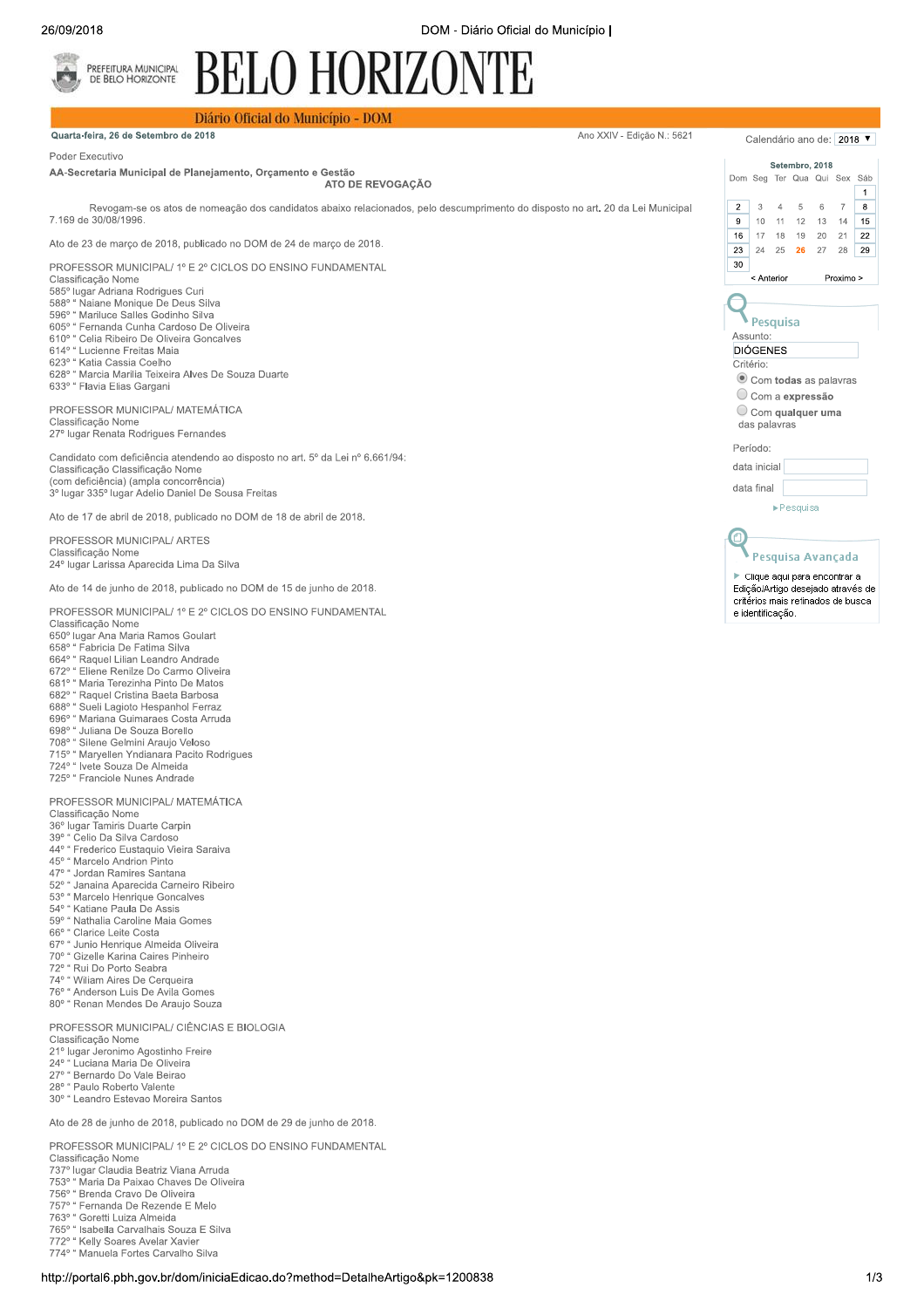## 26/09/2018

- 778° " Caroline Nunes De Barros Zagnoli<br>787° " Fernanda Pelinsari Graca
- 
- 800° " Erica Cristina Moura Machado
- 811° " Erica Rocha Sarubi
- 811 Erica Nobria Jardini<br>819º " Eliene Aparecida Miguel Da Silva<br>821º " Margareth Vitorino Da Costa
- 829° " Simone De Cassia Arantes Brandao
- 831° "Simone Capreta Do Vale Rodrigues
- 839° " Lucilene Marques Da Costa Mota
- 854° " Fernanda Alves De Andrade
- 858° " Luciana Gomes Goncalves
- 850° Luciana Gomes Concarvo<br>867º " Paula Guimaraes De Castro Leite<br>880º " Monica Aparecida De Oliveira Tiburcio
- 882º " Quezia Graciele De Oliveira Almeida
- 888° " Claudia Mara Gomes Viegas Martins

Ato de 05 de julho de 2018, publicado no DOM de 06 de julho de 2018.

PROFESSOR MUNICIPAL/ ARTES Classificação Nome 31º lugar Claudia De Miranda Harmes

PROFESSOR MUNICIPAL/HISTÓRIA Candidato com deficiência atendendo ao disposto no art. 5º da Lei nº6.661/94:

| Classificação<br>(com deficiência) | Classificação<br>(ampla concorrência) | Nome                     |
|------------------------------------|---------------------------------------|--------------------------|
| 3 <sup>°</sup> lugar               | 301° lugar                            | Adriano Pereira Da Silva |

PROFESSOR MUNICIPAL/ LÍNGUA PORTUGUESA

- Classificação Nome
- 5º lugar Maria Betania Diniz Ferreira
- 6° " Cristiane Rocha Da Silva 9° "Helen Leonarda Abrantes Lopes
- a Helen Leonarda Abraha<br>16º " Taian Borges Rocha<br>20º " Viviane Martins Duarte
- 
- 
- 
- 20" viviame iviama polarista<br>24º " Fernanda Carneiro Costa Da Silva<br>28º " Ingrid Fiungo Lima<br>40º " Fernando Bruno De Oliveira Nascimento
- 41º " Juliana Costa Moreira
- 41° Juliana Costa Morence<br>42° "Arthur Almeida Passos<br>44° "Anne Navarro Miranda
- 
- 50° " Aksan Lindenberg Gregorio E Trajano 50° Aksan Emperiescry Stegens L. Ingl<br>52° " Luciana Massai Do Carmo<br>53° " Vivaldo Coelho De Amorim Junior
- 

PROFESSOR MUNICIPAL/ EDUCAÇÃO FÍSICA

- Classificação Nome<br>31º lugar Simone Teresinha Meurer
- Claudemir Antonio Costa

35° " Sandro Vinicius Nascimento

Revogam-se os atos de nomeação dos candidatos abaixo relacionados, por motivo de reclassificação, com fulcro no § 1º do art. 12, da Lei Municipal 7.169 de 30/08/1996

Ato de 23 de março de 2018, publicado no DOM de 24 de março de 2018.

PROFESSOR MUNICIPAL/ 1º E 2º CICLOS DO ENSINO FUNDAMENTAL

Classificação Nome<br>604º lugar Roberta Nascimento De Oliveira Fazendeiro

624° " Maristela Rosaria De Moraes Dos Reis

630° " Luciana De Souza Matias

oso<sup>s</sup> Luciana De Souza Matias<br>632º " Florisbela Maria Pereira<br>636º " Danielle Francisca Teixeira Dos Santos

639° " Virginia Do Nascimento Anacleto

Ato de 14 de junho de 2018, publicado no DOM de 15 de junho de 2018.

PROFESSOR MUNICIPAL/ 1º E 2º CICLOS DO ENSINO FUNDAMENTAL Classificação Nome Classificação Nome<br>665º lugar Cintia Maria Roque Fernandes<br>723º " Katia Maria Viana Wittmann

PROFESSOR MUNICIPAL/ MATEMÁTICA Classificação Nome 71º lugar Silvia Mendes Santiago Carvalho Silva

PROFESSOR MUNICIPAL/ CIÊNCIAS E BIOLOGIA Classificação Nome 18º lugar Marina Lima Silva Santos

Ato de 28 de junho de 2018, publicado no DOM de 29 de junho de 2018.

PROFESSOR MUNICIPAL/ 1º E 2º CICLOS DO ENSINO FUNDAMENTAL

Classificação Nome 749° lugar Sandra Gomes Cavalcante Tolentino 782° " Erica Fernanda Mota 782° " Erica Fernanda Mota<br>786° " Lucione Andrade Silva<br>801° " Araminta De Abreu Resende Alves 824° " Camila Terezinha Campos 863º " Sandra Conceicao De Oliveira Telles 865° " Arlene Abreu De Carvalho

Ato de 05 de julho de 2018, publicado no DOM de 06 de julho de 2018.

PROFESSOR MUNICIPAL/ ARTES Classificação Nome 28º lugar Giovanni Souza Reis<br>33º " leda Maria Fonseca Caldas

PROFESSOR MUNICIPAL/ LÍNGUA PORTUGUESA